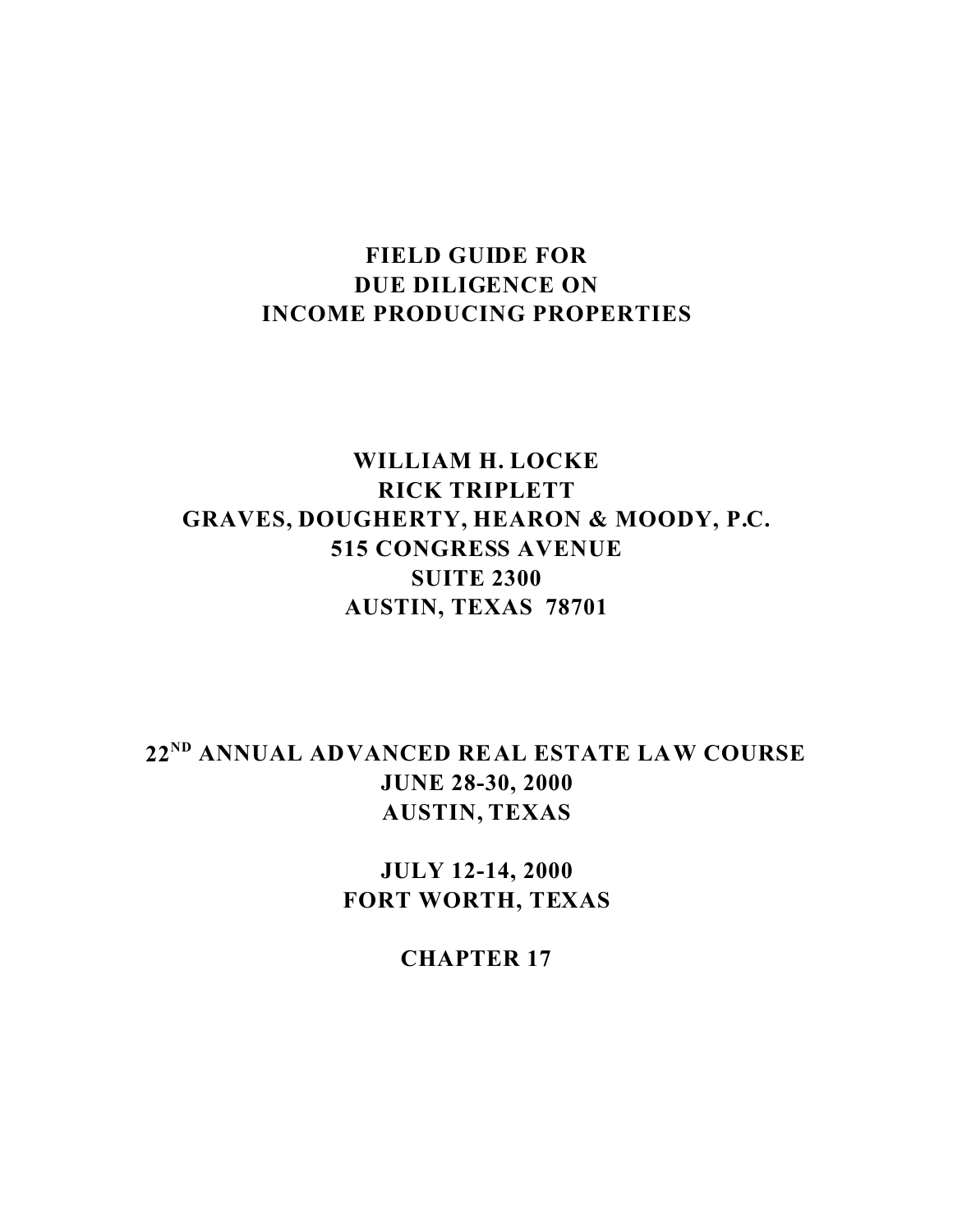## **Table of Contents**

| Н. |           |                                                 |
|----|-----------|-------------------------------------------------|
|    |           |                                                 |
|    | <b>B.</b> |                                                 |
|    | С.        |                                                 |
|    | D.        |                                                 |
|    |           |                                                 |
|    |           | III. MANAGEMENT OF THE DUE DILIGENCE PROCESS  4 |
|    |           |                                                 |
|    | <b>B.</b> |                                                 |
|    |           |                                                 |
|    |           |                                                 |
|    |           |                                                 |
|    |           |                                                 |
|    | <b>B.</b> |                                                 |
|    |           |                                                 |
|    | D.        |                                                 |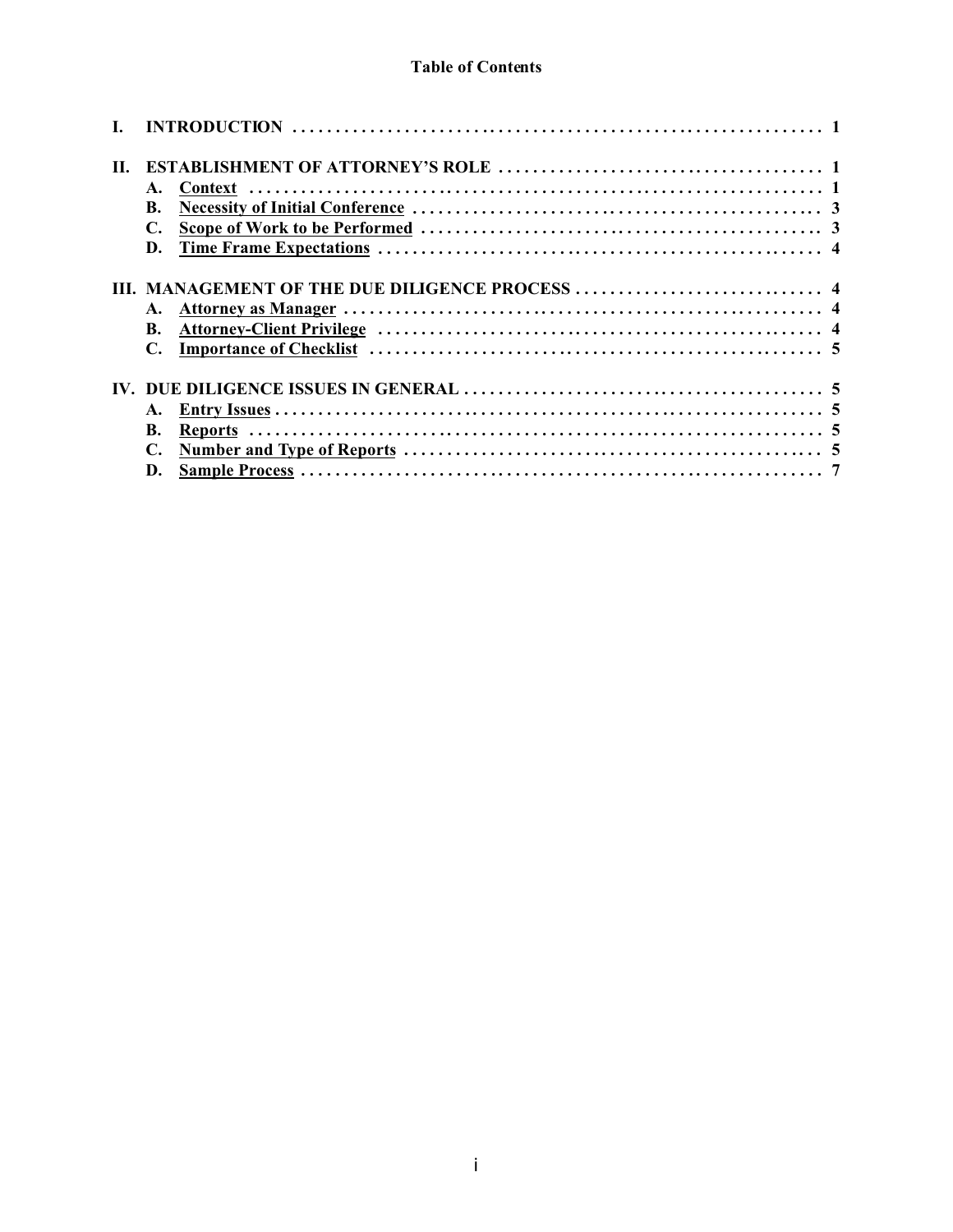## **Cases**

| Cold Metal Process Co. v. Aluminum Co. of America, 7 F.R.D. 684 (D. Mass. 1947) 5                                |
|------------------------------------------------------------------------------------------------------------------|
| Colvin v. Allsworth, 627 S.W.2d 430 [Tex. Civ. App.-Houston [1st Dist] 1981, no writ)  2                         |
| Conforti & Eisele, Inc. v. Division of Bldg. and Const., 405 A.2d 487 (N.J. Super. Ct. Law Div. 1979) 4          |
|                                                                                                                  |
|                                                                                                                  |
|                                                                                                                  |
| Parker v. Carnahan, 772 SW2d 151, 157 (Tex. App. - Texarkana 1989, error denied) 4                               |
| Prudential Ins. Co. of America v. Jefferson Associates, Ltd., 896 S.W.2d 156 (Tex. 1995)  3                      |
| San Diego Ass'n v. Superior Court of San Diego Co., 373 P.2d 448 (Cal. 1962) 4                                   |
| Smith v. National Resort Communities, Inc., 585 S.W.2d 655 (Tex. 1979) $\ldots \ldots \ldots \ldots \ldots$      |
|                                                                                                                  |
| Wilson v. Superior Court, Contra Costa County, 307 P.2d 37 (Cal. App. 1 <sup>st</sup> Dist. 1957)  4             |
| <b>Other Authorities</b>                                                                                         |
| Alderman, Current Status of DTPA Waivers, "As-Is" Transactions and Representation and Warranties,                |
| Barton, Commercial Purchase and Sale Agreement: A Comparative Analysis of Suggested Initial Drafts of            |
| Baucum, "As Is" Clauses in Earnest Money Contracts, 11 <sup>th</sup> Advanced Real Estate Drafting Course (2000) |
| Becker,"I Can't Believe They Are Selling It So Cheap!" - A Checklist of Pitfalls for Would Be Real Estate        |
| Cox, Duty of Disclosure and the Deceptive Trade Practices Act, Texas Land Title Institute (1993)  1              |
| Dahlstrom, Land Use and environmental Due Diligence, Advanced Real Estate Law Course (1996) 1                    |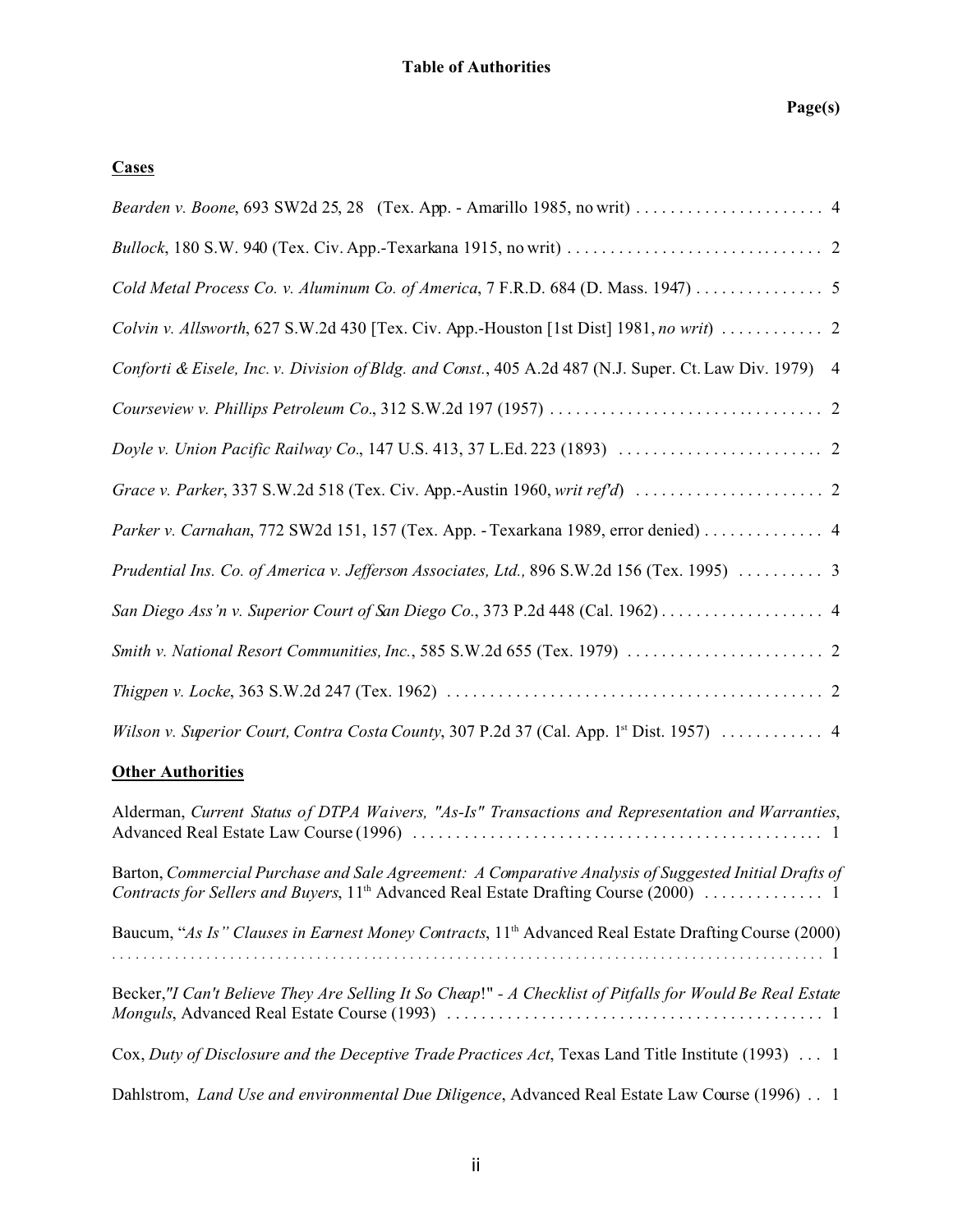| Gosdin, Title Checklist, South Texas College of Law Real Estate Conference (1997)  2                                                                                                                                        |
|-----------------------------------------------------------------------------------------------------------------------------------------------------------------------------------------------------------------------------|
| Hargis, Property Condition/Inspection Clauses: Drafting Liability, Advanced Real Estate Law Course                                                                                                                          |
| Haywood and Vanderburg, the ABC's of Land Use Regulation, Reviewing the Basics of Zoning and                                                                                                                                |
| Jolley and Oxman, Discussion of Typical Model Contracts Used by National Buyers, With Representations<br>They Request and Require, Including Diligence Issues, 11 <sup>th</sup> Advanced Real Estate Drafting Course (2000) |
| Locke, Indemnity, Releases and Insurance, Advanced Real Estate Drafting Course (1997)  2                                                                                                                                    |
| Locke, Shifting of Risk, Contractual Provisions for Indemnity, Additional Insureds, Waiver of Subrogation,                                                                                                                  |
| Misthal, ADA Due Diligence in the Acquisition and Ownership of Real Estate, Advanced Real Estate Law                                                                                                                        |
| Parker, Evolving Standards of Environmental Due Diligence In Real Estate Transactions, Advanced Real                                                                                                                        |
| Rider, Environmental Due Diligence Documents, Advanced Real Estate Drafting Course (1995)  2                                                                                                                                |
| Sorenson, Fraud and Disclosure Disputes, 15th Annual Advanced Real Estate Law Course (1991)  1                                                                                                                              |
| Spradling, Survey and Title Insurance Issues, Mortgage Lending Institute (1993)  2                                                                                                                                          |
| Thalheimer, A Primer on Platting and Zoning, Real Estate Law: Transactions In-Depth (SMU School of                                                                                                                          |
| Tomek and Triplett; Negotiating Improved Commercial Sales Contracts, Mortgage Lending Institute (1993)                                                                                                                      |
| Triplett, Acquisition of Multi-Family Residential Real Estate, Advanced Real Estate Law Course (1995)                                                                                                                       |
| Wallenstein, The New State Bar Mortgage Opinion Letter Format, Advanced Real Estate Law Course                                                                                                                              |
| Waters, Differentiating Among Representations, Warranties, Covenants and Conditions, Mortgage Lending                                                                                                                       |
| Woody, Representing the Relocating User, Advanced Real Estate Law Course (1996)  1                                                                                                                                          |
| <b>State Rules</b>                                                                                                                                                                                                          |
|                                                                                                                                                                                                                             |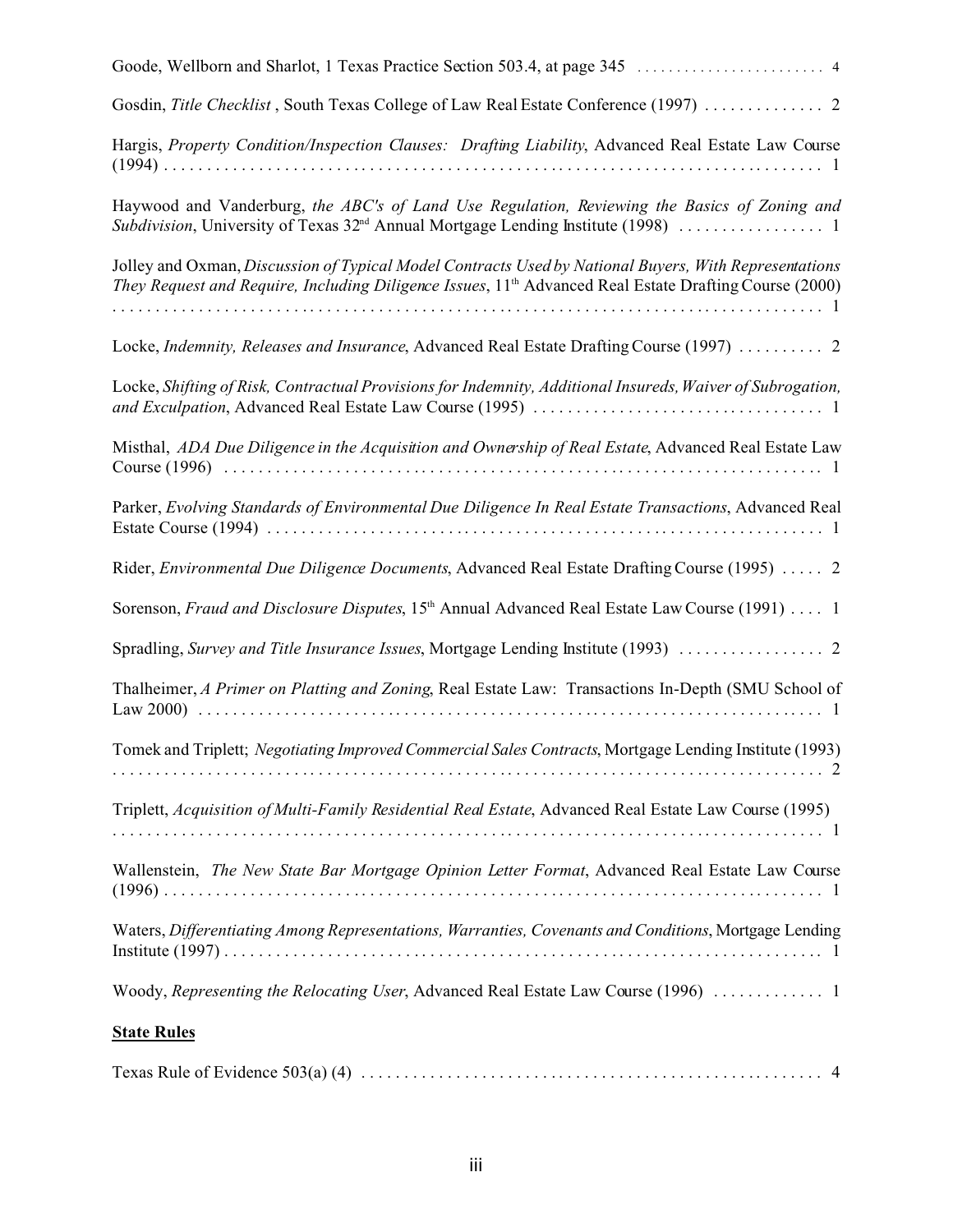#### **I. INTRODUCTION**

Due diligence is a process. Through this process, the client and its counsel obtain, assess and evaluate available information pertinent to an income producing property ("IPP") which the client proposes to acquire, develop, lease, or use as security for a loan. Counsel is then expected to use this analysis to evaluate the legal liabilities and risks presented by a given IPP, and to advise the client as to how to the transaction might best be structured, if indeed it should be allowed to proceed at all. Without overstating the point, we feel that the "process" concept of due diligence is important because of the flexibility implied. Some proposed IPP acquisitions will naturally be more complicated than others, just as some acquiring clients will desire a great deal of attorney involvement, while others will want far less. Therefore, the requisite "due diligence" performed by an attorney must be able to either expand or contract within the parameters of a given transaction, while still striving to protect the client adequately. The purpose of this paper is to explore not only the establishment of the attorney's role in the due diligence process, but to discuss various aspects of IPPs that an acquiring client may, or should, investigate. In doing so, however, this paper is intended to serve less as a scholarly treatise than as a practical "field guide," and for that reason, very few cases or statutory provisions have been cited. Instead, the authors have drawn upon their own practical experiences and experiences of other real estate attorneys. The authors would also like to acknowledge their debt to the excellent materials presented at the 1996 ACREL Mid-Year Meeting, especially those articles prepared by Attorney Roger D. Schwenke (Tampa, Florida), and by Attorneys M. Jay DeVaney and David S. Pokela (Greensboro, North Carolina) and the recent article by Jonathan Thalheimer, *A Primer on Platting and Zoning*, Real Estate Law: Transactions In-Depth (SMU School of Law 2000).

#### **II. ESTABLISHMENT OF ATTORNEY'S ROLE**

A. Context. *See* the following articles for discussions of "as is clauses," the Seller's duty to

disclose, the Buyer's duty to do due diligence, and common clauses drafted in contracts for the acquisition of income producing properties: Sorenson, *Fraud and Disclosure Disputes*, 15<sup>th</sup> Annual Advanced Real Estate Law Course (1991); Baucum, "*As Is" Clauses in Earnest Money Contracts*, 11<sup>th</sup> Advanced Real Estate Drafting Course (2000); Barton, *Commercial Purchase and Sale Agreement: A Comparative Analysis of Suggested Initial Drafts of Contracts for Sellers and Buyers*, 11<sup>th</sup> Advanced Real Estate Drafting Course (2000); Jolley and Oxman, *Discussion of Typical Model Contracts Used by National Buyers, With Representations They Request and Require, Including Diligence Issues*, 11<sup>th</sup> Advanced Real Estate Drafting Course (2000); Becker,*"I Can't Believe They Are Selling It So Cheap*!" *- A Checklist of Pitfalls for Would Be Real Estate Monguls*, Advanced Real Estate Course (1993); Hargis, *Property Condition/InspectionClauses: Drafting Liability*, Advanced Real Estate Law Course (1994); Waters, *Differentiating Among Representations, Warranties, Covenants and Conditions*, Mortgage Lending Institute (1997); Parker, *Evolving Standards of Environmental Due Diligence In Real Estate Transactions*, Advanced Real Estate Course (1994); Locke, *Shifting of Risk, Contractual Provisions for Indemnity, Additional Insureds, Waiver of Subrogation, and Exculpation*, Advanced Real Estate Law Course (1995); Haywood and Vanderburg, *the ABC's of Land Use Regulation, Reviewing the Basics of* Zoning and Subdivision, University of Texas 32<sup>nd</sup> Annual Mortgage Lending Institute (1998); Triplett, *Acquisition of Multi-Family Residential Real Estate*, Advanced Real Estate Law Course (1995); Wallenstein, *The New State Bar Mortgage Opinion Letter Format*, Advanced Real Estate Law Course (1996); Dahlstrom, *Land Use and environmental Due Diligence*, Advanced Real Estate Law Course (1996); Misthal, *ADA Due Diligence in the Acquisition and Ownership of Real Estate*, Advanced Real Estate Law Course (1996); Woody, *Representing the Relocating User*, Advanced Real Estate Law Course (1996); Alderman,*Current Status of DTPA Waivers, "As-Is" Transactions and Representation and Warranties*, Advanced Real Estate Law Course (1996); Cox, *Duty of Disclosure and the*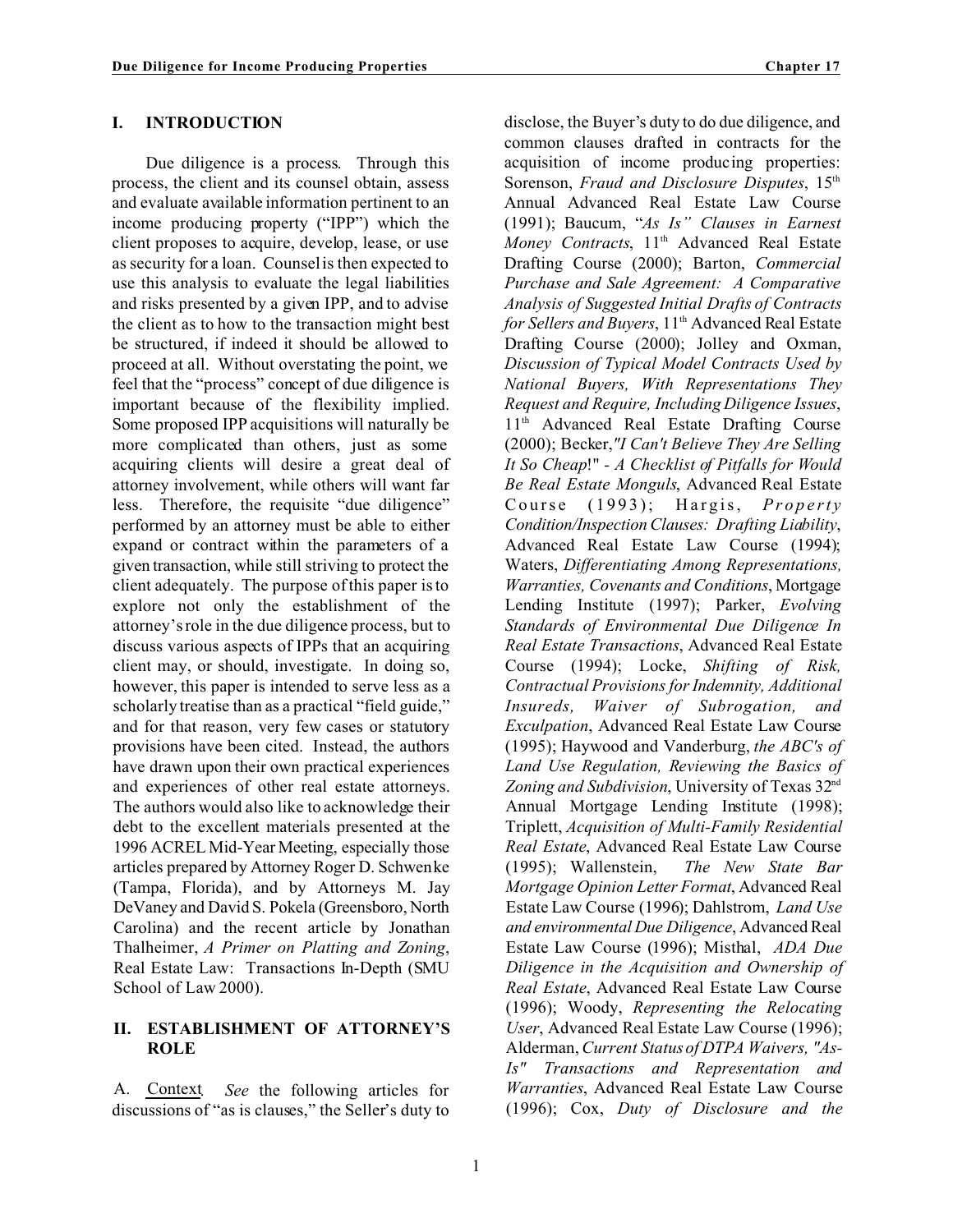*Deceptive Trade Practices Act*, Texas Land Title Institute (1993); Rider, *Environmental Due Diligence Documents*, Advanced Real Estate Drafting Course (1995); Locke, *Indemnity, Releases and Insurance*, Advanced Real Estate Drafting Course (1997); Spradling, *Survey and Title Insurance Issues*, Mortgage Lending Institute (1993); Tomek and Triplett; *Negotiating Improved Commercial Sales Contracts*, Mortgage Lending Institute (1993); Gosdin, *Title Checklist* , South Texas College of Law Real Estate Conference (1997).

There exists a tension between a Seller's desire to protect itself against liability for erroneously made representations, warranties or disclosures to the Buyer or the failure to disclose matters which a courtwould later determine it had a duty to disclose and a Buyer's desire to seek assurances from the Seller as to the Seller's experience with the property and its knowledge as to facts material to the Buyer'sintended use of the property. This tension results in the battle to obtain representations, warranties, covenants, indemnities and disclaimers as each party tries to shift risk to the other party. In this context, the modern "free look" contract has evolved. *See* for example the "Option Fee" provision built into the standard State Bar, TREC and TAR forms attached in the Appendix.

A duty to disclose arises principally in three contexts: (1) out of the relationship of the parties; (2) from the facts of a given situation; or (3) under statute. In any of these contexts, it may be couched as "fraud," "fraudulent concealment," "intentional concealment" or "negligent concealment," but the crux of the claim is the defendant's "duty to disclose."

The disclosure rule is stated in *Doyle v. Union Pacific Railway Co.*, 147 U.S. 413, 37 L.Ed. 223 (1893). In *Doyle* the United States Supreme Court wrote that:

[t]he general rule, both in law and equity,... in respect to concealment is, that mere silence in regard to a material fact, which there is no legal obligation to disclose, will not avoid a contract,

although it operates as an injury to the party from whom it is concealed. But the relation generally which raises the legal obligation to disclose acts known by one party to the other, is where there is some especial trust and confidence reposed, such as where the contracting party is at a distance from the object of negotiation, when he necessarily relies on full disclosure; or where, being present, the buyer put the seller on good faith by agreeing only to deal on his representations. In all these and kindred cases, there must be no false representations, nor purposed concealments; all must be truly stated and fully disclosed.

The Texas Supreme Court addressed the issue of a vendor's duty to disclose latent defects in *Smith v. National Resort Communities, Inc.*, 585 S.W.2d 655 (Tex. 1979). In that case, a lake lot developer, NRC, did not disclose that the Lower Colorado River Authority retained an overflow easement on all properties abutting Lake Travis to the 715 foot contour of elevation or that the purchaser's lot was below that elevation. Citing a law journal article by Professor Keeton, the court found that "a seller of real estate is under a duty to disclose material facts which would not be discoverable by the exercise of ordinary care and diligence on the part of the purchaser or which a reasonable investigation and inquiry would not uncover." *Id.* at 658. *See also Bullock*, 180 S.W. 940 (Tex. Civ. App.-Texarkana 1915, no writ), and *Grace v. Parker*, 337 S.W.2d 518 (Tex. Civ. App.-Austin 1960, *writ ref'd*) - holding that a home builder knows and is required to know the manner in which he constructed his house and has a duty to communicate any material and unobservable departures from the plans.

However, a Buyer cannot ignore facts that are available to it through the exercise of ordinary care. *Smith*, 585 S.W.2d at 658; *Thigpen v. Locke*, 363 S.W.2d 247 (Tex. 1962); *Courseview v. Phillips Petroleum Co.*, 312 S.W.2d 197 (1957). *but*, *see Colvin v. Allsworth*, 627 S.W.2d 430 [Tex. Civ. App.-Houston [1st Dist] 1981, *no writ*).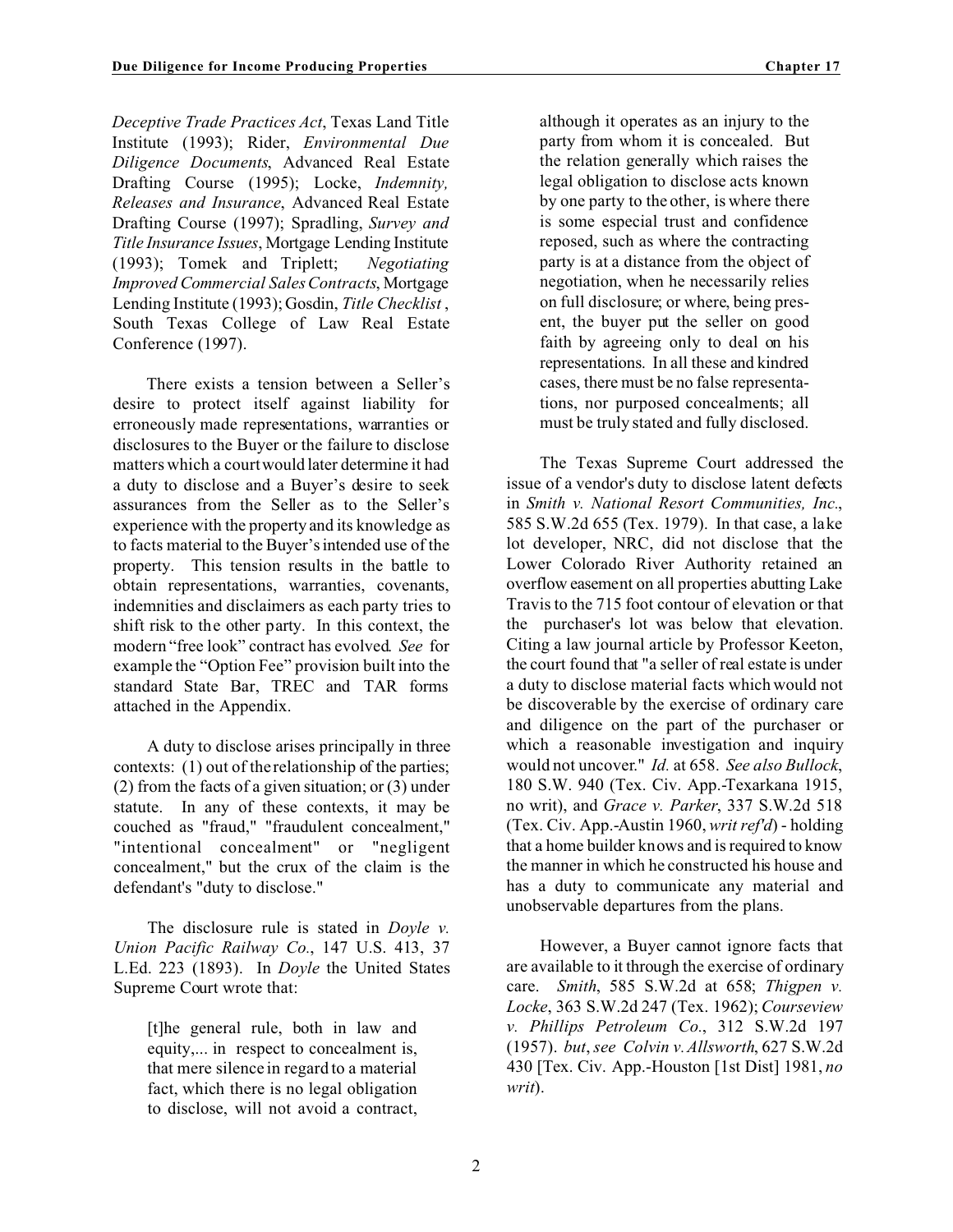- 1. The Seller must disclose all known defects. The "as is" clause would be ineffective and unenforceable if the Buyer is induced by the fraudulent misrepresentation or concealment of information.
- 2. The Seller cannot obstruct the Buyer's ability to inspect the property.
- 3. The "as is" clause must be an important basis of the bargain. It cannot be an incidental provision or a part of the "boiler plate" of the provision.
- 4. The Buyer and Seller must have relatively equal bargaining positions.
- B. Necessity of Initial Conference

One of the most important steps in the due diligence process has far less to do with the IPP to be acquired than it does with the relationship between the attorney and client. This step entails sitting down with the client to hash out just what in connection with the upcoming due diligence are the client's goals, time constraints, acquisition standards, and desired level of legal assistance. Of course, this first step is most crucial where the client and attorney are working together for the first time, but should not be wholly overlooked even where the client and attorney share a considerable history together, as each new IPP presents a new challenge. Too often, clients are far more concerned with 'closing the deal' than they are with risk exposure, a mind set which casts the due diligence attorney as less of an asset than an impediment (and an expensive impediment at that). By holding an initial due diligence conference, the lawyer can not only familiarize himself with a given client's expectations, but also attempt to educate the client as to the costs, delays, and potential difficulties

which the selected course of due diligence may entail. Ideally, the matters agreed upon in this initial consultation should then be documented in an engagement letter, which not only specifies what the attorney believes the client expects of him, but also what the attorney understands that he will NOT be responsible for.

### C. Scope of Work to be Performed

Of the various issues to be worked out between client and attorney, prior to beginning due diligence, the most important of these concern the SCOPE of the required services, and the TIME FRAME in which they are to be provided. Beginning first with the issue of scope, it has already been noted that some clients will limit the attorney's role to mere review of title and survey matters, while others will rely far more heavily on counsel, in investigating such matters as environmental compliance, compliance with the Americans With Disabilities Act, engineering reports, permit verification, and/or compliance with local ordinances (parking, sign, zoning, impervious cover, etc.). Undeniably, the greater the attorney's level of participation, the higher the client's overall cost of acquiring the IPP, at least in the short term. For this reason, it remains an open question whether a client will consent to the degree of due diligence recommended by the attorney, but at least by openly discussing the issue, the two will know where they stand if and when it is discovered that there is a major flaw in the IPP. Therefore, as to the scope of due diligence, the client and the attorney should discuss (and later memorialize in writing ) the following items:

- 1. the degree of due diligence appropriate to the IPP to be acquired, regardless of whether or not the attorney is to be responsible for providing and/or overseeing such services;
- 2. the due diligence items for which both sides have agreed that the attorney will be responsible for handling;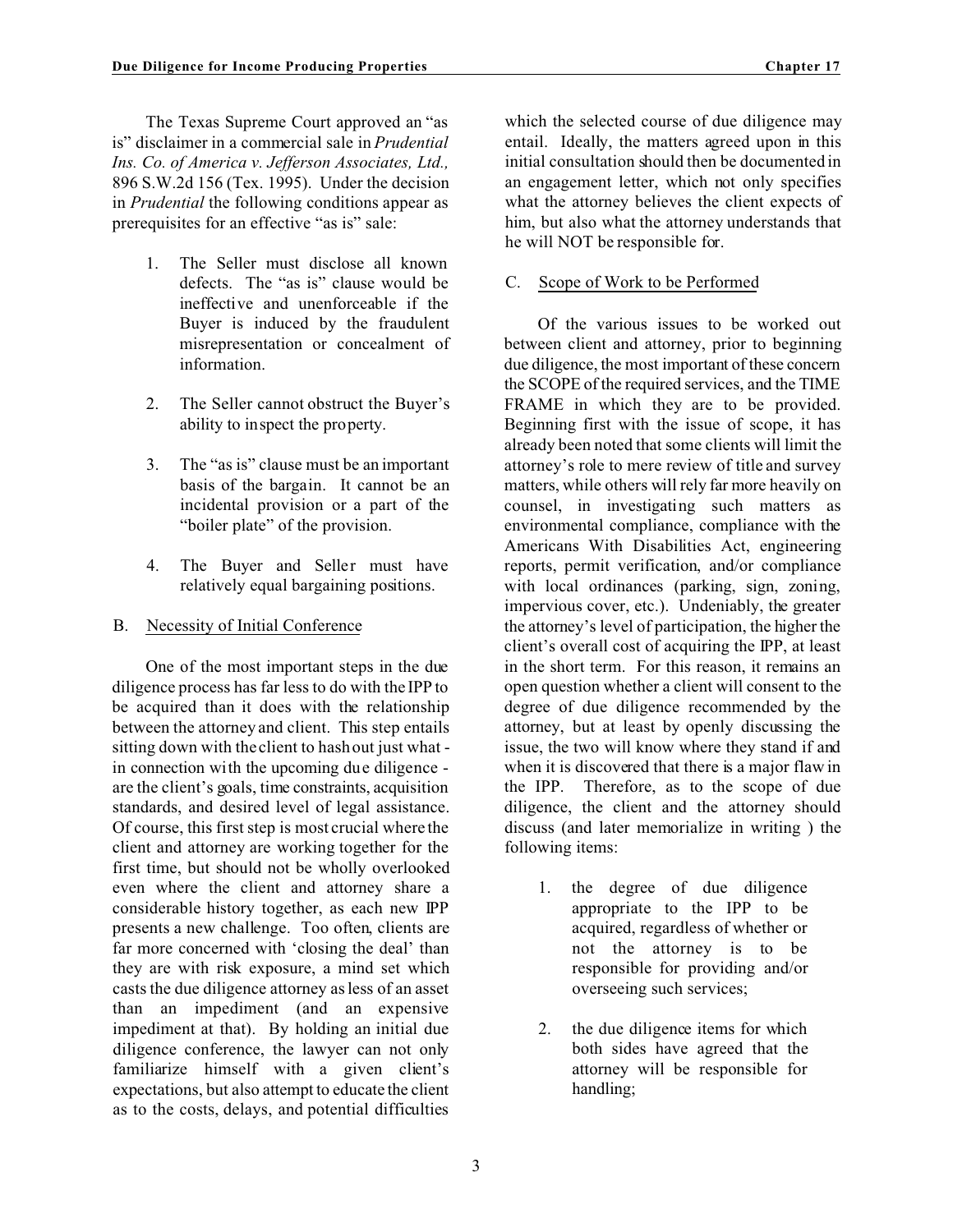- 3. the due diligence items for which the attorney will not be responsible;
- 4. the manner in which the results of the attorney's due diligence work will be conveyed to the client (oral briefing, pre-closing memo, postclosing memo, opinion letter from counsel, etc.)

### D. Time Frame Expectations

The second vital issue to be settled between client and attorney concerns the time frame in which the attorney's work is to be completed. To again engage in broad stereotyping, most clients are interested in wrapping up an IPP acquisition yesterday, while the due diligence attorney often finds his hands tied by third parties (such as government officials, or environmental consultants) who simply can't or won't operate at the pace desired by the client. For this reason, REALISTIC time constraints should be discussed by all participants in the due diligence effort, and at a very early stage of the deal. This is especially relevant as to third-party consultants, so as to ensure that such consultants not only have time to properly prepare their reports, but that both the client and attorney have time to adequatelyreview them. Therefore, we often recommend to our clients that they confer with their consultants (as to deadline-feasibility) PRIOR to negotiating a closing date.

## **III. MANAGEMENT OF THE DUE DILIGENCE PROCESS**

### A. Attorney as Manager

The attorney's role in the IPP due diligence process may be that of manager. As manager, the attorney will be expected to establish, monitor, and complete the entire due diligence process in a timely, cost-effective, and orderly manner. In this role, he will be responsible not only for completing his own tasks, but for allocating duties to those third parties (largely non-lawyers) who will address those aspects of due diligence where the lawyer lacks specific expertise. Such third parties may include contractors, surveyors, engineers, accountants and/or environmental consultants. In any due diligence situation, regardless of whether the attorney's relationship to such consultants is that of employer, manager, or merely fellow-expert, counsel needs to be aware of the other members of the "due diligence team," and to familiarize himself with their respective responsibilities and deadlines. This is because it can often be the case that the attorney will not be able to complete his due diligence duties until the consultants have completed theirs.

### B. Attorney-Client Privilege

Often, an attorney who is managing an IPP due diligence effort will be directly responsible for hiring the third-party consultants. One advantage of this lies in the fact that most real estate attorneys are far more acquainted with the available pool of local experts, at least in comparison to those clients who do not frequently acquire IPPs. Too, a second advantage which may accrue through attorney-hiring is that the communications between the client and the consultant (and, incidentally, between the consultant and the attorney) may well be protected by the attorney-client privilege. While a full discussion of the attorney-client privilege is beyond the scope of this paper, you should be aware that Texas Rule of Evidence 503(a) (4) has been held to protect client communications made to professionals who were hired by attorneys on behalf of such clients. *Parker v. Carnahan*, 772 SW2d 151, 157 (Tex. App. - Texarkana 1989, error denied) (accountant);*Bearden v. Boone*, 693 SW2d 25, 28 (Tex. App. - Amarillo 1985, no writ) (investigator). Furthermore, the attorney-client privilege appears to apply even where it is the client who actually pays for such services, so long as the attorney does the hiring. See Goode, Wellborn and Sharlot, 1 Texas Practice Section 503.4, at page 345. Although no Texas case has applied T.R.E  $503(a)(4)$  to third-party real estate consultants, favorable results have been reached in other jurisdictions. *Conforti & Eisele, Inc. v. Division of Bldg. and Const.*, 405 A.2d 487 (N.J. Super. Ct. Law Div. 1979); *San Diego Ass'n v. Superior Court of San Diego Co.*, 373 P.2d 448 (Cal. 1962); *Wilson v. Superior Court, Contra*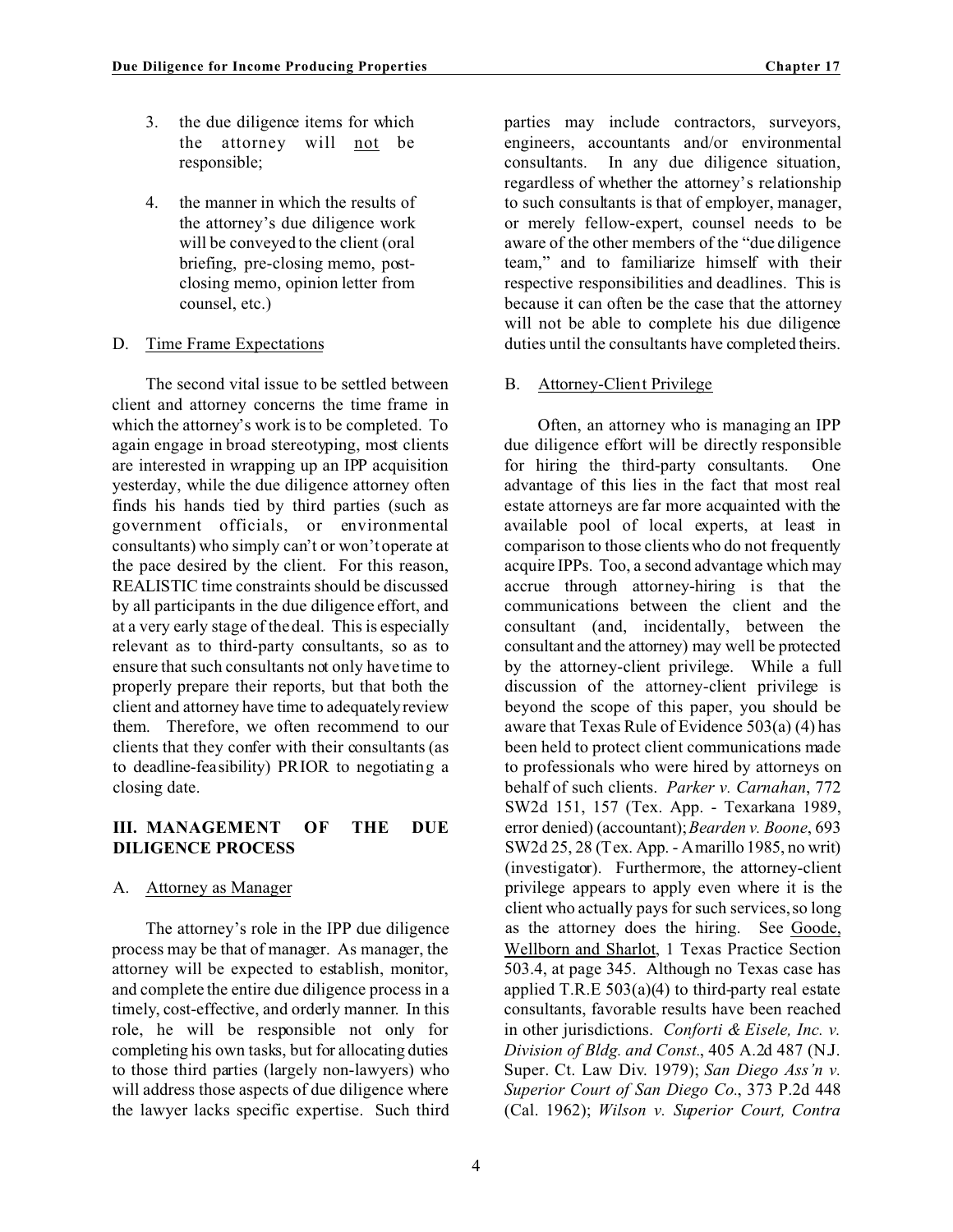*Costa County*, 307 P.2d 37 (Cal. App. 1<sup>st</sup> Dist. 1957); *Cold Metal Process Co. v. Aluminum Co. of America*, 7 F.R.D. 684 (D. Mass. 1947).

Therefore, it appears likely that the attorneyclient privilege will extend to client communications made to third-party consultants hired by the attorney. If, on the other hand, the consultants are hired by the client, there is then absolutely no chance of gaining such protection. Even where applicable, however, note that the attorney-client privilege may be destroyed where the protected information has been - or is later intended to be - disclosed to outside parties. Likewise, the T.R.E.  $503(a)(4)$  privilege only applies to confidential communications made to an attorney or his agent (i.e. the consultant/expert) "for the purpose of facilitating the rendition of professional legal services to the client." At present, Texas law has not fully explored just what range of client assistance activities fall within T.R.E. 503(a)(4); likewise, the business of protecting confidential information from disclosure (which would destroy the attorneyclient privilege) is somewhat more complicated than it might first appear. While these matters are, again, beyond the scope of this paper, we would recommend that, in those IPP transactions where it is clear from the outset that the client would benefit from extending the attorney-client privilege to the involved third-party consultants, the attorney managing the due diligence process should make sure that all members of the "team" both understand and comply with those steps necessary to uphold the privilege.

#### C. Importance of Checklist

Our final comment concerning the attorney's role in managing the IPP due diligence process concernsthat most obvious of items, the checklist. Because each IPP acquisition is unique, the managing attorney should prepare a customized checklist of to-do items which accurately reflects the responsibilities assigned to him in the initial due diligence conference. Furthermore, and most especially in those cases where the attorney has been charged with overseeing the work of thirdparty consultants, this checklist should encompass both the WHAT and the WHEN of those due

diligence duties to be accomplished by others, including the client himself. A sample form of such checklist and other related forms have been attached in the Appendix. While we of course hope these prove helpful, we caution against blind adherence to any sort of "master checklist," and again suggest that a more transaction-specific list be created for each distinct IPP acquisition.

#### **IV. DUE DILIGENCE ISSUES IN GENERAL**

#### A. Entry Issues

- 1. Indemnity by buyer to seller
- 2. Coordination with seller
- 3. Disturbance of tenants
- 4. Obligation to restore trees / groundcover
- 5. Nondisclosure and confidentiality provisions
- B. Reports
- 1. Advisability of relying on seller reports
- 2. Recertifying reports
- 3. Privity with seller's consultants
- 4. Attorney/client privilege
- C. Number and Type of Reports
- 1. Mechanical
- 2. Electrical
- 3. Plumbing
- 4. Structural
- 5. Environmental
	- a. soil analysis
		- b. asbestos
		- c. radon
	- d. underground storage tanks
- 6. Americans With Disabilities Act/Fair Housing Act
- 7. Local code and ordinance compliance

Frequently, the Building Inspection Department of the relevant municipality will be able to provide a history of what permits have been issued for a given IPP, what code violations have occurred there, and whether such violations have been corrected. Often, the Inspection Department is also responsible for issuing a renewed certificate of occupancy. Note, however, that just because advice comes out of City Hall,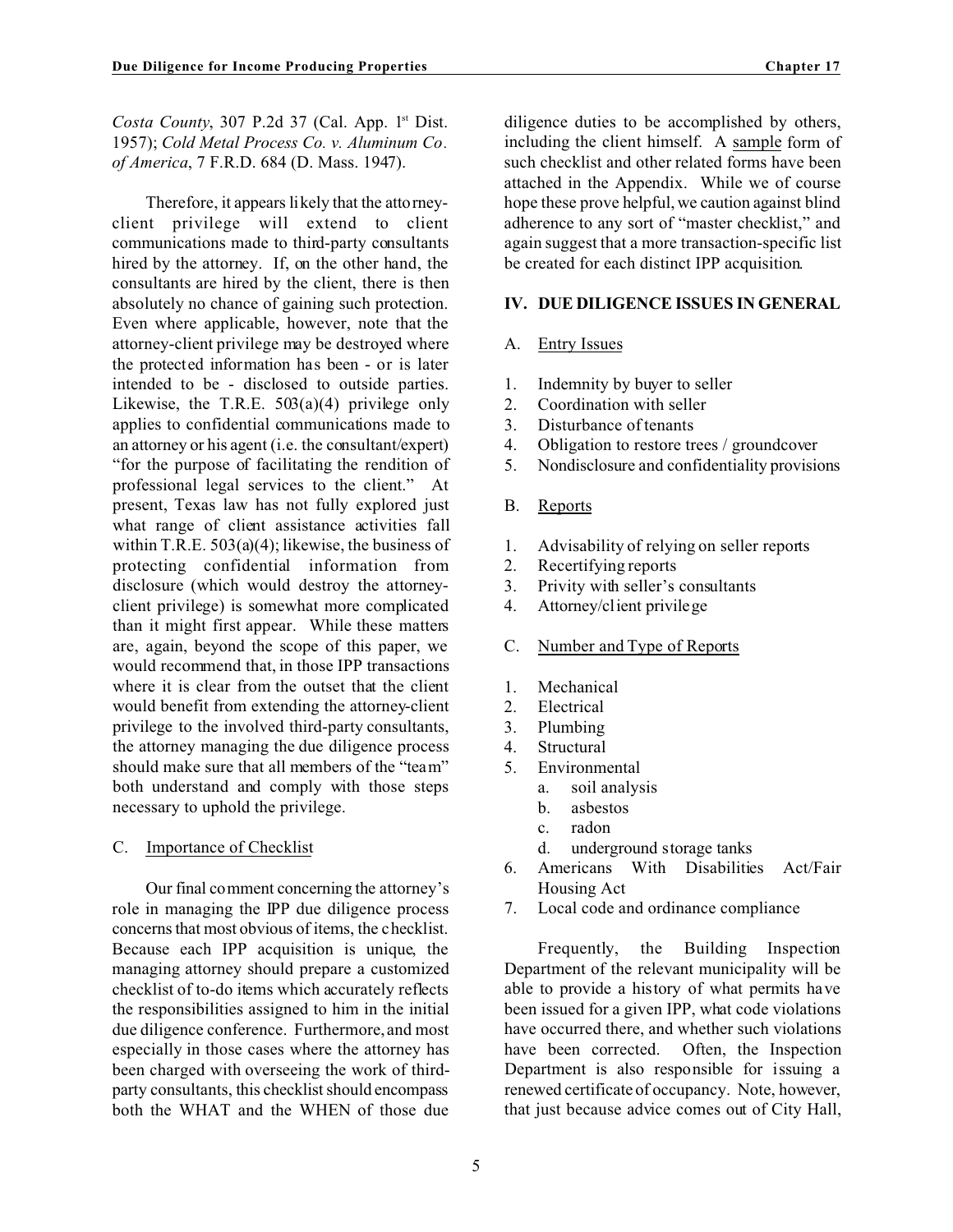this does not relieve the attorney of his duty to double-check that such advice is correct. Overworked and underpaid municipal employees can and do give out mistaken information concerning matters vital to IPP transactions; worse, it is rare indeed that the misinformed party can prevent the City from contradicting the erroneous advice, even where reliance has occurred.

A common place to begin IIP due diligence is to obtain a zoning compliance letter from the governing municipality The zoning verification letter form for the City of Austin and several zoning comfort letters from the City of Austin and other municipalities are contained in the Appendix.

*Caveat:* You cannot rely on a letter from the municipality because it is clear that the municipality cannot be estopped from asserting a different position on the basis of the letter. *See Edge v. City of Bellaire*, 200 S.W.2d 224 (Tex.Civ.App.-Galveston 1947, *writ refused*); *Swain v. Board of Adjustment of City of University Park*, 433 S.W.2d 727 (Tex.Civ.App.- Dallas 1968, writ refused n.r.e. ), *cert denied* 396 U.S. 277, 90 S.Ct. 563, 24 L.Ed.2d 465 (1970), *reh denied* 397 U.S. 977, 90 S.Ct. 1085, 25 L.Ed.2d 274 (1970); *City of San Angelo v. Deutsch*, 126 Tex. 532, 91 S.W.2d. 308 (Tex. 1952); and *City of Hutchins v. Prasifka*, 450 S.W.2d. 829 (Tex. 1970).

*Edge v. City of Bellaire* involved a building permit that was issued to build a restaurant addition in a residential neighborhood. The Court held that:

> While it is unfortunate that the officials of the City of Bellaire issued a permit to appellant, Gordon Edge, to erect a business establishment within the zoning area, the conduct of these officials, however harsh and unjust its effect might have been on appellants, can not be used to prejudice or destroy the rights of the public to require the

enforcement of the zoning ordinance, which was valid on its face ... since in enforcing an ordinance valid in all respects, the officials of the City were discharging a governmental function and the City and its citizens cannot be found or estopped by unauthorized acts of its officers in the performance of that function. *City of Bellaire*, at 228.

In *Swain v. Board of Adjustment of City of University Park*, the City of Highland Park had passed a zoning ordinance in 1929, zoning the property residential. In 1933, the property owner filed an application with the Board of Adjustment to operate a gas station, a prohibited use. The application was eventually granted and the property was used continuously as a gas station. In 1965 the City Engineer sent a letter requiring that the use be discontinued and the Board of Adjustment agreed. The owner argued that this was not a nonconforming use since the City itself, acting through its agency, had previously granted an exception to the use of the property and such action removed the subject property from the classification of nonconforming use. The Court held that (i) the original 193' 3 grant by the Board of Adjustment was outside its power and was void, and that the use as a gas station was illegal, not nonconforming; (ii) that no vested rights were acquired by the use of the property contrary to the purpose of the ordinance; and (iii) that the people of the City of University Park, acting through their governing authority, are not estopped to assert their rights under the zoning ordinance by virtue of the continued use pursuant to a void permit. *City of University Park* at 732, 733.

*City of San Angelo v. Deutsch* involved a tax lien that had been placed on the property. Prior to placing a lien on the property, Deutsch checked to see that all taxes had been paid. The tax records of the City showed that they had been paid and Deutsch made the loan. After Deutsch had checked the records, the draft pursuant to which the taxes had been paid was dishonored and the tax collector changed the entry. Upon default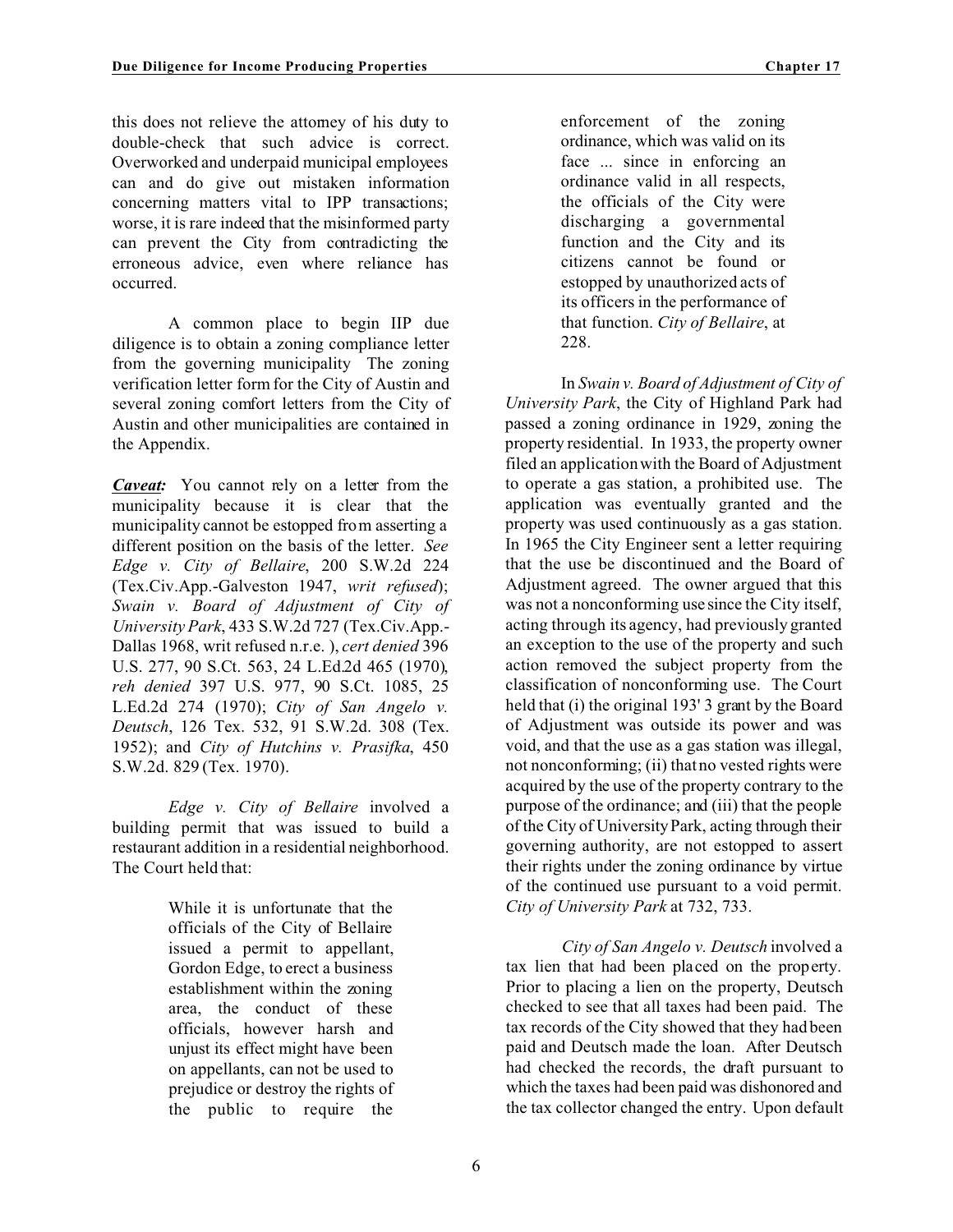and foreclosure, Deutsch discovered that the taxes had not been paid. Deutsch sued the City for removal of the tax lien. Deutsch alleged "that by reason of [the City] having represented by the entries in its public records that the taxes were paid and having caused the public and defendant in error to believe that the taxes had been paid the City is now estopped to assert or claim such taxes as a lien upon the property." *City of San Angelo* at 309. The Court held that as a general rule

> cities are not liable for the unauthorized or negligent acts of their officials in the performance of the City's governmental functions. The decisions in this state have consistently protected the public from liability and loss on account of mistakes, negligence, and unauthorized acts of public officials in the performance of public or governmental duties. Mistakes or unauthorized acts of officials charged with the custody and disposition of public land do not estop the state or deprive it of its property. *City of San Angelo* at 309.

The Supreme Court has reaffirmed the rule regarding estoppel in *City of Hutchins v. Prasifka*. In *Prasifka* in 1958, the City adopted a comprehensive zoning ordinance which classified the area in question as residential. In 1965, the city council enacted another comprehensive zoning ordinance; and in it, the land in question retained its classification as residential. The 1965 ordinance also provided that "the governing body may from time to time enact, supplement, or change by Ordinance the boundaries of the districts or the regulations herein established." On November 7,1966, the city council, upon the recommendation of the city planning commission, passed a resolution to reclassify the plaintiffs' (Prasifka's) tract from residential to manufacturing. The reclassification of the Prasifka tract to manufacturing was erroneously made on the map maintained in the city hall. No ordinance was enacted changing the classification from residential to manufacturing. The Prasifkas purchased the tract in question on or about September 18, 1967, after being advised by the city secretary that "the zoning classification (manufacturing) shown on the map was correct so far as she knew." *City of Hutchins* at 831. After Prasifka had purchased the property in reliance upon the map, the City corrected the map. The Supreme Court held that "the general rule has been in this state that when a unit of government is exercising its governmental powers, it is not subject to estoppel" and the case was remanded to the trial court to grant a permanent injunction restraining and enjoining use of the property in violation of the ordinance. *City of Hutchins* at 835.

## D. Sample Process

For some of our clients, particularly the larger, out of state clients purchasing property in the Austin area, our firm's paralegal will prepare due diligence binders for the income producing property being purchased. Our paralegal will begin by contacting appropriate persons at the City of Austin and at the County of Travis, depending on the precise location of the property. If the property is located within the corporate limits of the City of Austin, we will obtain a zoning letter. In addition, we will determine whether a site plan was issued in connection with the development. The site plan will be compared to the survey to make sure that the property was constructed in accordance with the approved site plan. We will also request a letter from the City of Austin indicating whether the property has ever been cited for violations and, if so, whether those violations have been corrected according to the City of Austin's records. We will also obtain certificates of occupancy if they have not already been furnished by the seller. We work with our paralegal to provide in the due diligence binders copies of relevant ordinance and code provisions which address such items as density, parking, signs, setbacks, height limitations, floor to area ratios and impervious coverage restrictions. We will then analyze the property to determine whether it appears from the information available to us there is any problem or potential problem. We always point out to our client that such an